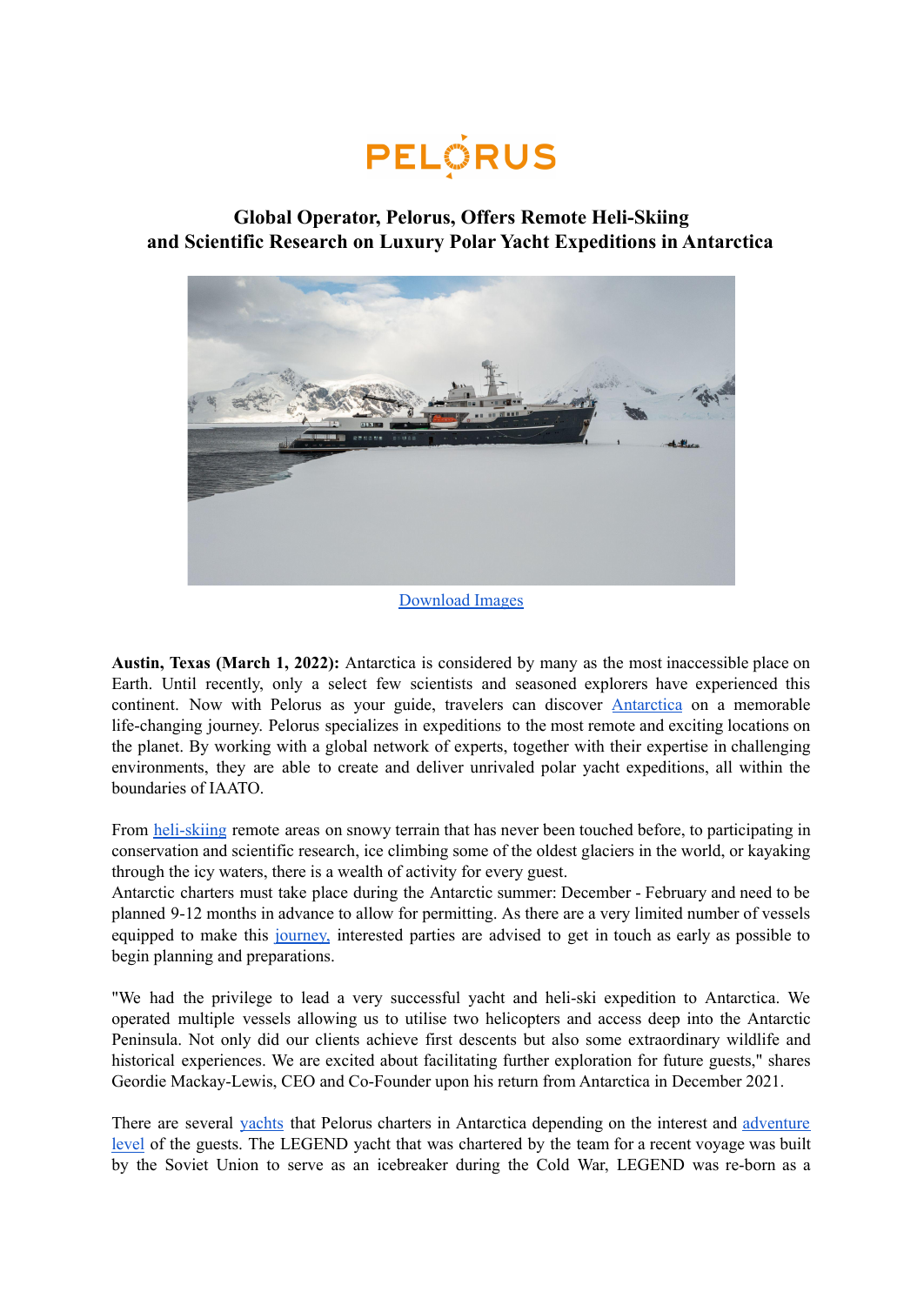luxurious expedition yacht in 2015. At 77.4-metres and with a 13.5-meter beam, her capacious interior houses not only 11 individually styled suites, but a fully equipped Balinese style spa, a cinema, a gym, a whiskey bar and a piano lounge, ensuring no shortage of entertainment whilst cruising off the beaten track. Her vast deck areas offer the perfect platform for observation with plentiful seating and lounging space, outdoor heating, a bar, barbecue, and a 16-person infinity-view Jacuzzi. Purpose-built with expedition cruising in mind, LEGEND naturally carries an impressive selection of tenders, toys, and exploration vehicles, from a helicopter and a submarine to snowmobiles and high-speed tenders. Her fully commercial helideck allows for heli-operations on every charter and her sturdy, ice-breaking hull offers impressive stability even in harsh environments. Combine this with her skilled crew of 22, who prioritize guest safety and comfort, and LEGEND promises thrilling adventure with peace of mind. It holds 22 guests in 11 cabins.

On a recent voyage in December 2021 aboard LEGEND, Pelorus took a group interested in both heli-skiing and scientific research. The clients departed from Punta Arenas, the southernmost city in Chile's Patagonia region and the gateway to the Antarctic continent to King George Island in Antarctica. This dual-vessel trip allowed clients to stay aboard LEGEND, while support crew, tools, and equipment sailed nearby onboard BETANZOS. Each vessel can house its own helicopter, which allowed for an exclusive heli-ski operation to take place. When traveling to or skiing somewhere like Antarctica, safety is paramount. Traditionally, on single helicopter operations, skiers need to remain in sight of the vessel for safety, enabling rescue operations if needed. However, with a dual helicopter operation, skiers were able to venture further inland to ski mountains that had never been skied before.

Clients saw wildlife including gentoo and chinstrap penguins in their natural habitat on a thermal volcanic beach on Deception Island. Gentoo penguins have recently been discovered further south than ever before with global temperatures increasing, ice sheets and glaciers are rapidly diminishing. A Biologist accompanied the clients and support team on this trip to carry out critical monitoring and research on native penguin colonies. This enabled vital research into the detrimental impact that climate change is having on penguin populations, having previously been halted due to the pandemic.

By pairing scientists and conservation experts with private yacht expeditions, Pelorus supports crucial research in the world's most remote locations. The Pelorus Foundation teamed up with Dr. Mercedes Santos, who specializes in the breeding and feeding ecology of penguins in Antarctica on the recent Pelorus expedition. "We want to build resilience, to protect biodiversity and to have a strong research plan that can track and follow the changes of fishing activity. If we do not have a better understanding now of the effect then, in time, it's going to be more difficult, so it's better to understand this now – sooner rather than later," Dr. Santos shares.

As there is constantly changing weather and terrain on the Southern Continent, all plans are, by their nature, subject to change. Below is an example of an itinerary guests can do with Pelorus:

Day 1: King George Island Arrive into King George Island. Head ashore to explore your surroundings and meet your crew, expert guides and naturalists.

Day 2: Antarctic Sound & Snow Hill Island Cruise through 'Iceberg Alley', Visit the northernmost emperor penguin colony by helicopter.

Day 3: Trinity & Spert Islands

Explore Trinity Island and spot Antarctic wildlife including chinstrap and gentoo penguins. Discover amazing rock formations at Spert Island and cruise towards Enterprise Island in search of humpback whales and orcas.